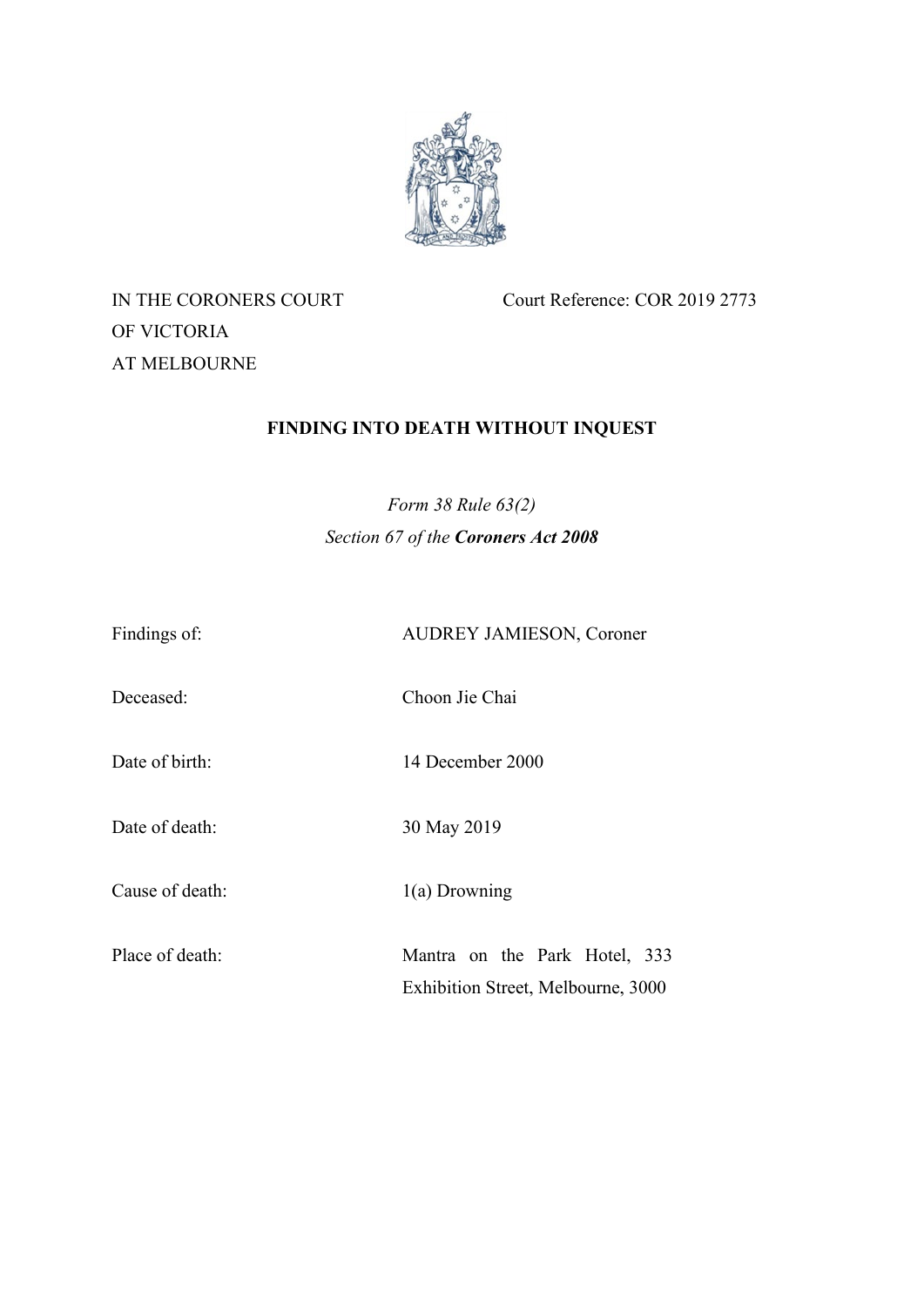## **INTRODUCTION**

- 1. On 31 May 2019, Mr Choon Jie Chai was 18 years old when he died in the Intensive Care Unit (ICU) at St Vincent's Hospital, Fitzroy.
- 2. At the time of his death, Mr Chai lived in Malaysia at C-28 Sedenak, 81010 Kulai, Johor, with his parents and had no history of ill health. He arrived in Melbourne on an all-expenses-paid holiday on 25 May 2019 with a group of fellow employees, accompanied by their employer who arranged the holiday for his employees as an employee benefit.
- 3. On arrival in Melbourne, the group checked in at the Mantra on Park Hotel, Exhibition Street, Melbourne. After settling in, at approximately 6 pm, Mr Chai and his colleague, Xiao Keng Tee, decided to go for a swim in the hotel's swimming pool located on the sixth floor. Although Mr Chai could not swim and Mr Tee only had basic swimming skills, neither Mr Chai nor Mr Tee informed the other members of the group of their intention to go for a swim.

## **THE CORONIAL INVESTIGATION**

- 4. Mr Chai's death was reported to the Coroner as it fell within the definition of a reportable death in the *Coroners Act 2008* (the Act). Reportable deaths include deaths that are unexpected, unnatural, violent or result from accident or injury.
- 5. The role of a coroner is to independently investigate reportable deaths to establish, if possible, identity, medical cause of death, and surrounding circumstances. Surrounding circumstances are limited to events which are sufficiently proximate and causally related to the death. The purpose of a coronial investigation is to establish the facts, not to cast blame or determine criminal or civil liability.
- 6. Under the Act, coroners also have the important functions of helping to prevent deaths and promoting public health and safety and the administration of justice through the making of comments or recommendations in appropriate cases about any matter connected to the death under investigation.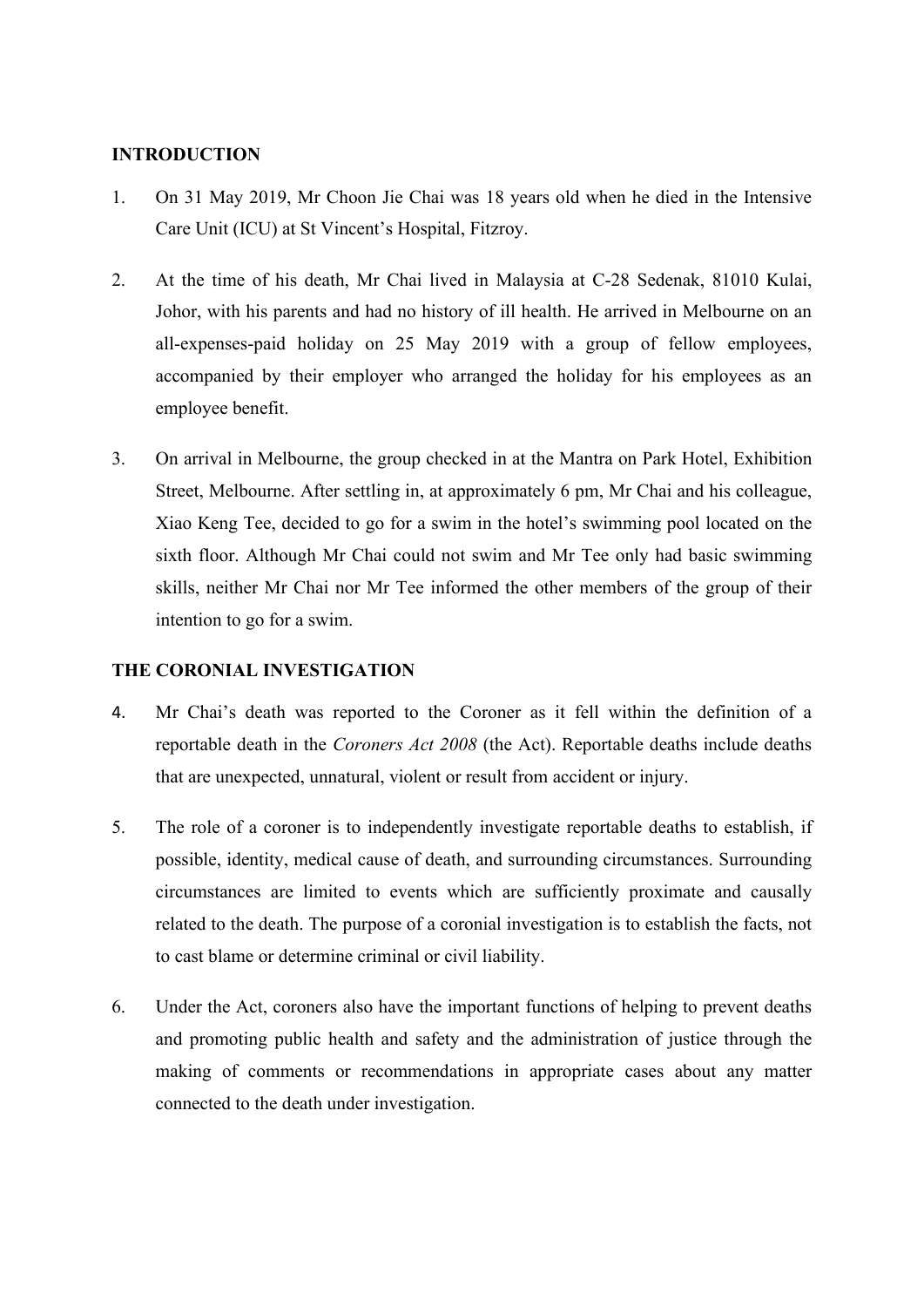- 7. The Victoria Police assigned an officer to be the Coroner's Investigator for the investigation of Mr Chai's death. The Coroner's Investigator conducted inquiries on my behalf, including taking statements from witnesses – such as family, the forensic pathologist, treating clinicians and investigating officers – and submitted a coronial brief of evidence.
- 8. This finding draws on the totality of the coronial investigation into the death of Choon Jie Chai, including evidence contained in the coronial brief. Whilst I have reviewed all the material, I will only refer to that which is directly relevant to my findings or necessary for narrative clarity. In the coronial jurisdiction, facts must be established on the balance of probabilities.  $<sup>1</sup>$  $<sup>1</sup>$  $<sup>1</sup>$ </sup>

## **MATTERS IN RELATION TO WHICH A FINDING MUST BE MADE[2](#page-2-1)**

#### **Circumstances in which the death occurred**

- 9. When Mr Chai and Mr Tee arrived at the swimming pool on the sixth floor, they found the pool precinct unattended. The evidence indicates that the area was devoid of guests or hotel patrons and hotel staff alike.
- 10. Mr Tee noticed a signpost, affixed to the wall, which indicated that the maximum depth of the pool was 1.9m. He entered the pool first and waded from the shallow end towards the deeper end, followed by Mr Chai.
- 11. When he reached the middle of the pool, Mr Tee suddenly realised that his feet could not reach the bottom of the pool. He panicked and tried to swim back to the shallow end but could not do so. Mr Chai went to his rescue and assisted Mr Tee to the side of the pool where Mr Tee managed to haul himself to safety, out of the pool. He spent a short period catching his breath.
- 12. After regaining his composure, Mr Tee realised that Mr Chai was in trouble in the pool but he was too afraid to re-enter the water.

<span id="page-2-0"></span><sup>1</sup> Subject to the principles enunciated in *Briginshaw v Briginshaw* (1938) 60 CLR 336. The effect of this and similar authorities is that coroners should not make adverse findings against, or comments about, individuals unless the evidence provides a comfortable level of satisfaction as to those matters taking into account the consequences of such findings or comments.

<span id="page-2-1"></span><sup>2</sup> If possible.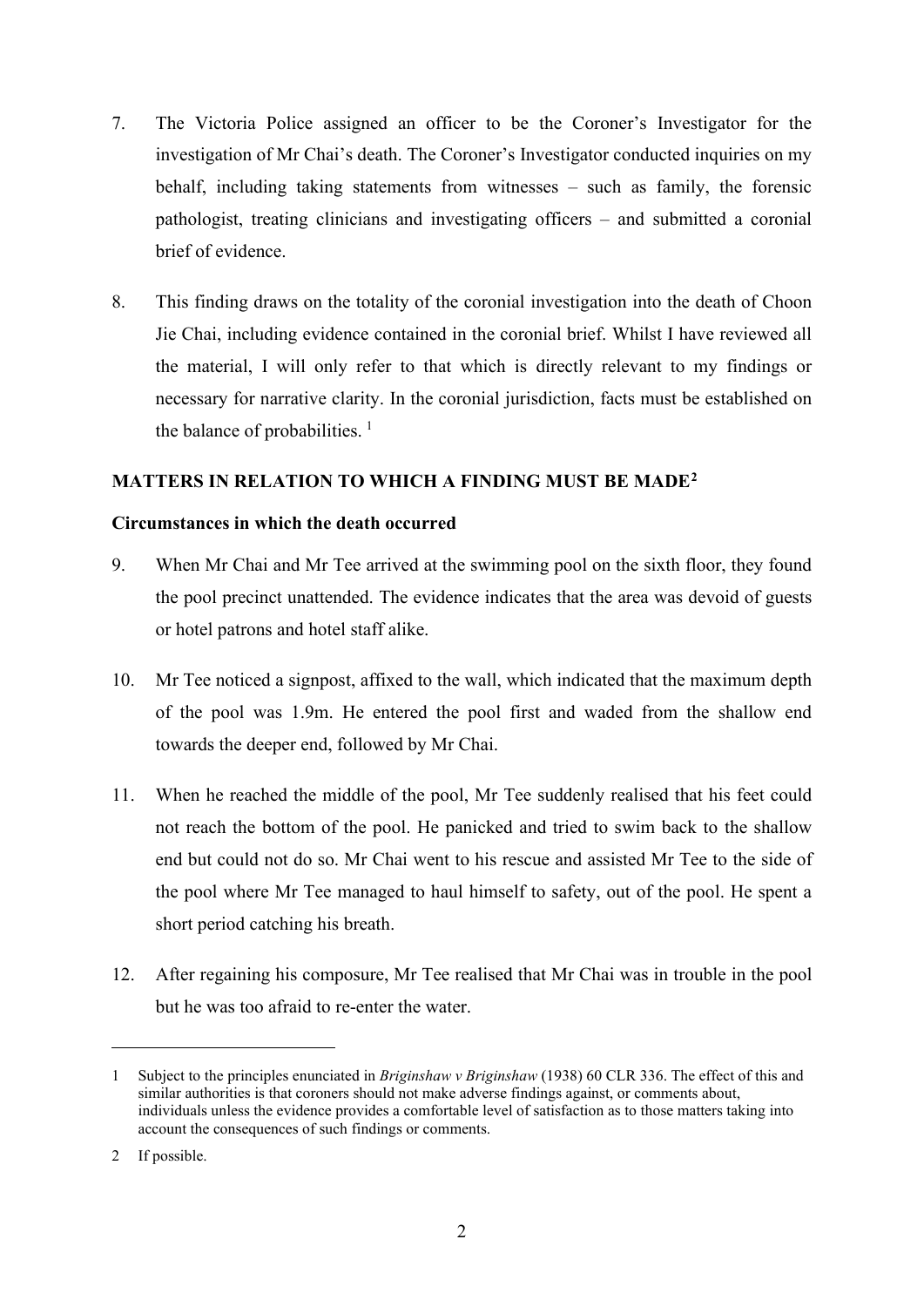- 13. Mr Tee then threw the lifebuoy into the pool but Mr Chai could not reach it. He then attempted to extend a skimming pole to pull Mr Chai out of the water, but the pole was too short.
- 14. To raise the alarm, Mr Tee used the telephone in the pool area to call the reception. When the call was not answered, he tried to alert other guests by knocking and calling for help at every door in the portal outside the pool area. No one responded to his cries for help.
- 15. Mr Tee then made his way to the hotel reception area where he successfully raised the alarm. However, when he returned to the pool with Jullian Keighley, a hotel employee, Mr Chai had already sunk to the bottom of the pool.
- 16. Mr Keighley jumped into the pool, brought Mr Chai to the surface and managed to get him out of the pool. At this stage Mr Chai was already unconscious.
- 17. Mr Keighley administered cardio-pulmonary resuscitation until the paramedics arrived.
- 18. Initially, paramedics from the Central Advanced Life Support Ambulance Service attended to Mr Chai and initiated their assessment of the situation and administered treatment.
- 19. Mr Matthew Graeme Riddle, a member of the Mobile Intensive Care Paramedic Unit (MICA), a unit of Ambulance Victoria arrived shortly thereafter and took over the resuscitation attempts.
- 20. Mr Riddle confirmed that Mr Chai had suffered cardiac arrest, administered treatment and conveyed Mr Chai to St Vincent's Hospital, Fitzroy.
- 21. Mr Chai was admitted to the Intensive Care Unit (ICU) where clinical tests revealed that he suffered hypoxic brain injury with the prognosis that brainstem death would ensue.
- 22. After Mr Chai's parents were informed about the incident they travelled to Melbourne from Malaysia to be with their son, accompanied by another family member said to be Mr Chai's uncle.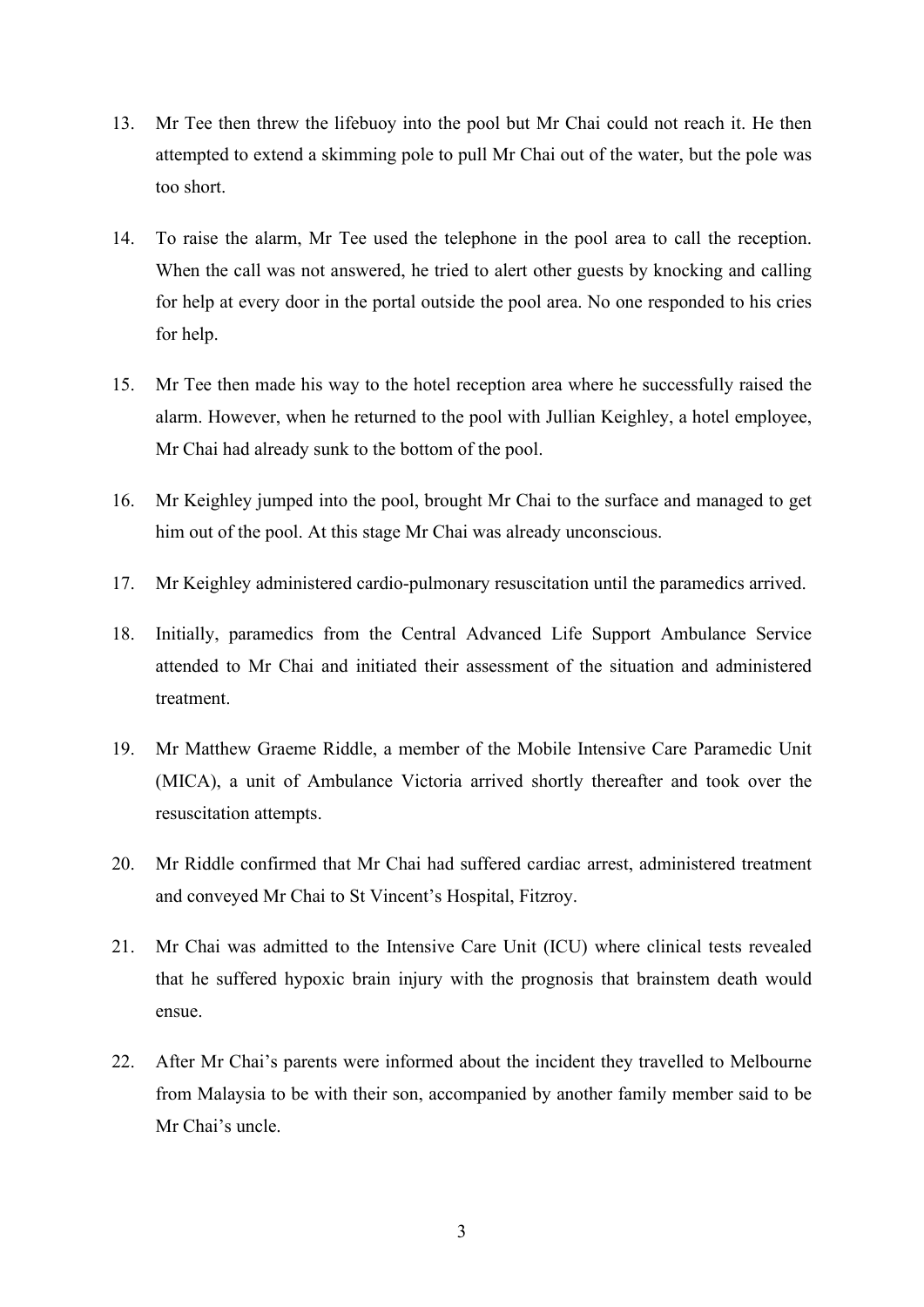23. Mr Chai died six days later, having never regained consciousness, surrounded by his family.

#### **Identity of the deceased**

- 24. On 13 March 2019, the body of Choon Jie Chai, born on 14 December 2000, was visually identified by his father, Mr Chuan Ping Chai.
- 25. Identity is not in dispute and requires no further investigation.

## **Medical cause of death**

- 26. Forensic Pathologist, Dr Michael Phillip Burke, from the Victorian Institute of Forensic Medicine (**VIFM**), conducted an external examination on 3 June 2019, reviewed a post- mortem computed tomography (CT) scan, considered the contents of the relevant medical records and referred to the Victoria Police Report of Death, Form 83. Dr Burke provided a written report of his findings dated 5 June 2019.
- 27. The post-mortem examination findings were consistent with the history given and medical records and as such the external examination was unremarkable.
- 28. Toxicological analysis of ante-mortem samples identified the presence of Midozolam in the blood sample, concentrated at  $\sim 0.1 \text{mg/L.}^3$  $\sim 0.1 \text{mg/L.}^3$
- 29. Dr Burke provided an opinion that the medical cause of death was '1(a) Drowning'.

## **INVESTIGATIONS**

- 30. On 4 November 2019, my coroner's investigator, First Constable (FC) Daniel Staffieri, delivered the Coronial Brief of Evidence for my consideration. Having review the evidence contained in the Coronial Brief, I determined that further investigation was required to interrogate the following issues:
	- i. Whether the reception area to which the emergency number which Mr Tee dialled to raise the alarm was directed, was left unattended at any time;

<span id="page-4-0"></span><sup>3</sup> Midozolam is indicated as a pre-operative medication for its sedative and anaesthetic properties. The concentration identified is consistent with therapeutic use of the drug.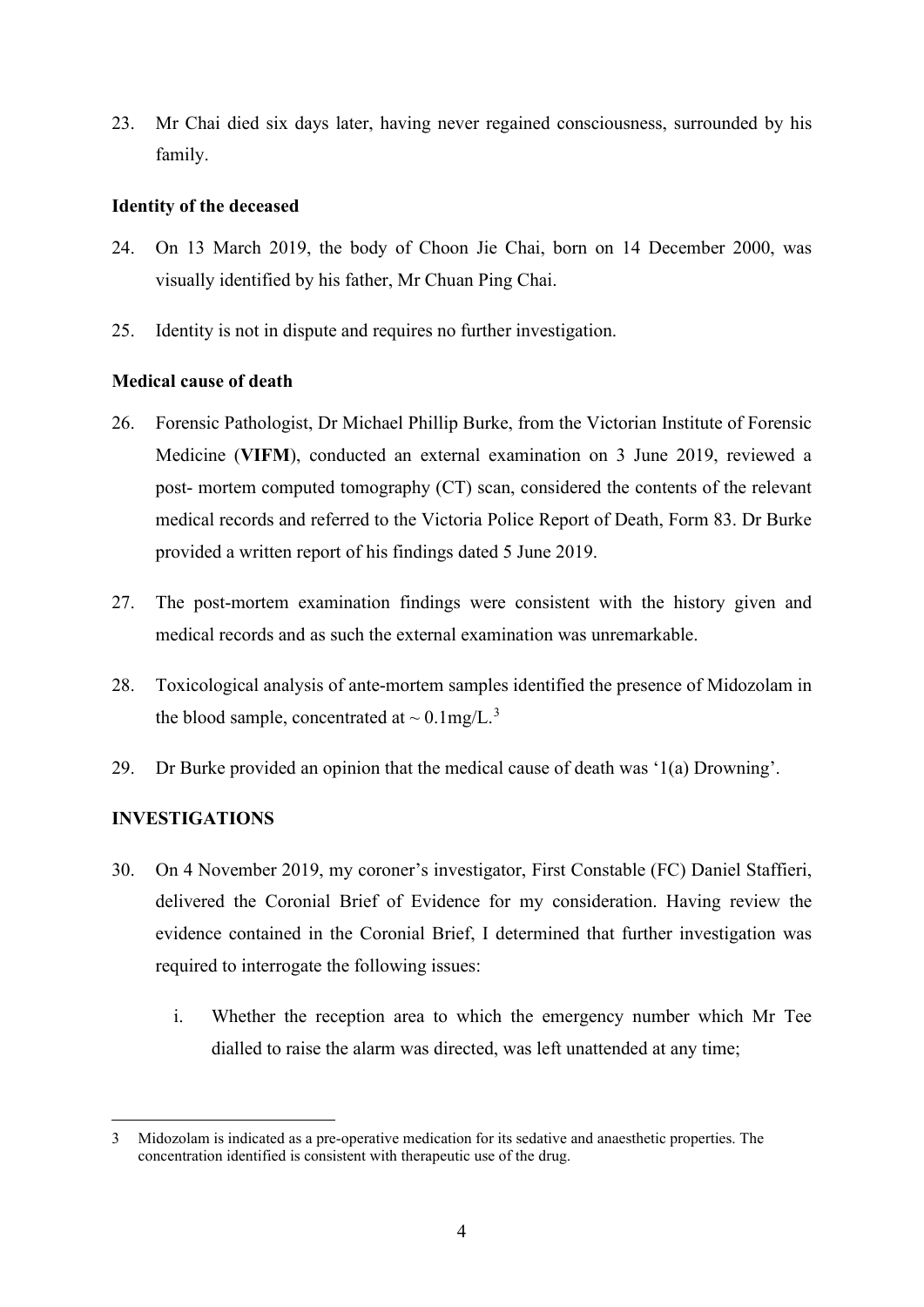- ii. Whether there were any safety measures in place at the time of the incident with regard to warning signs or information pamphlets available to guests in the hotel rooms; and
- iii. If such measures were in place, to what extent did they address the linguistic needs of visitors who are not conversant with the English language; and further
- iv. Whether any such measures highlighted the risks of entering a 1.9-metre-deep swimming pool in circumstances where the user was either a novice swimmer or could not swim at all.
- 31. Mr Robert Perry on behalf of the Mantra Hotel responded to my request for further information. [4](#page-5-0) Mr Perry submitted further statements from the Mantra Hotel's management and other staff of appropriate rank and function.<sup>[5](#page-5-1)</sup>
- 32. According to Colin Stevenson, the current Cluster General Manager, Victoria at Accor Apartments and Leases, and former General Manager of the Mantra on the Park Hotel since 2018, at the time of the incident, there were three employees stationed at the front reception desk who were instructed 'never to leave the reception unattended'. As such, there 'is always someone present at reception'.[6](#page-5-2)
- 33. At the time of the incident, the following safety measures were in place:<sup>[7](#page-5-3)</sup>
	- i. Signage which stipulated the pool rules was both in English and Mandarin which advised the patrons that the swimming pool is heated;
	- ii. Running, diving and bombing was prohibited;
	- iii. The use of glass utensils was prohibited in and around the pool area;
	- iv. Patrons were prohibited from using the pool facility whilst under the influence of drugs or alcohol;

<span id="page-5-0"></span><sup>4</sup> Mr Robert Perry is a partner at Perry Maddocks Trollope Lawyers, South Yarra, Vic.

<span id="page-5-1"></span><sup>5</sup> Coronial Brief of Evidence [CB], statements of Colin Stevenson and Joyce Tan.

<span id="page-5-2"></span><sup>6</sup> CB, statements of Colin Stevenson, Joyce Tan and Emma Pocklington

<span id="page-5-3"></span><sup>7</sup> CB, statement of Colin Stevenson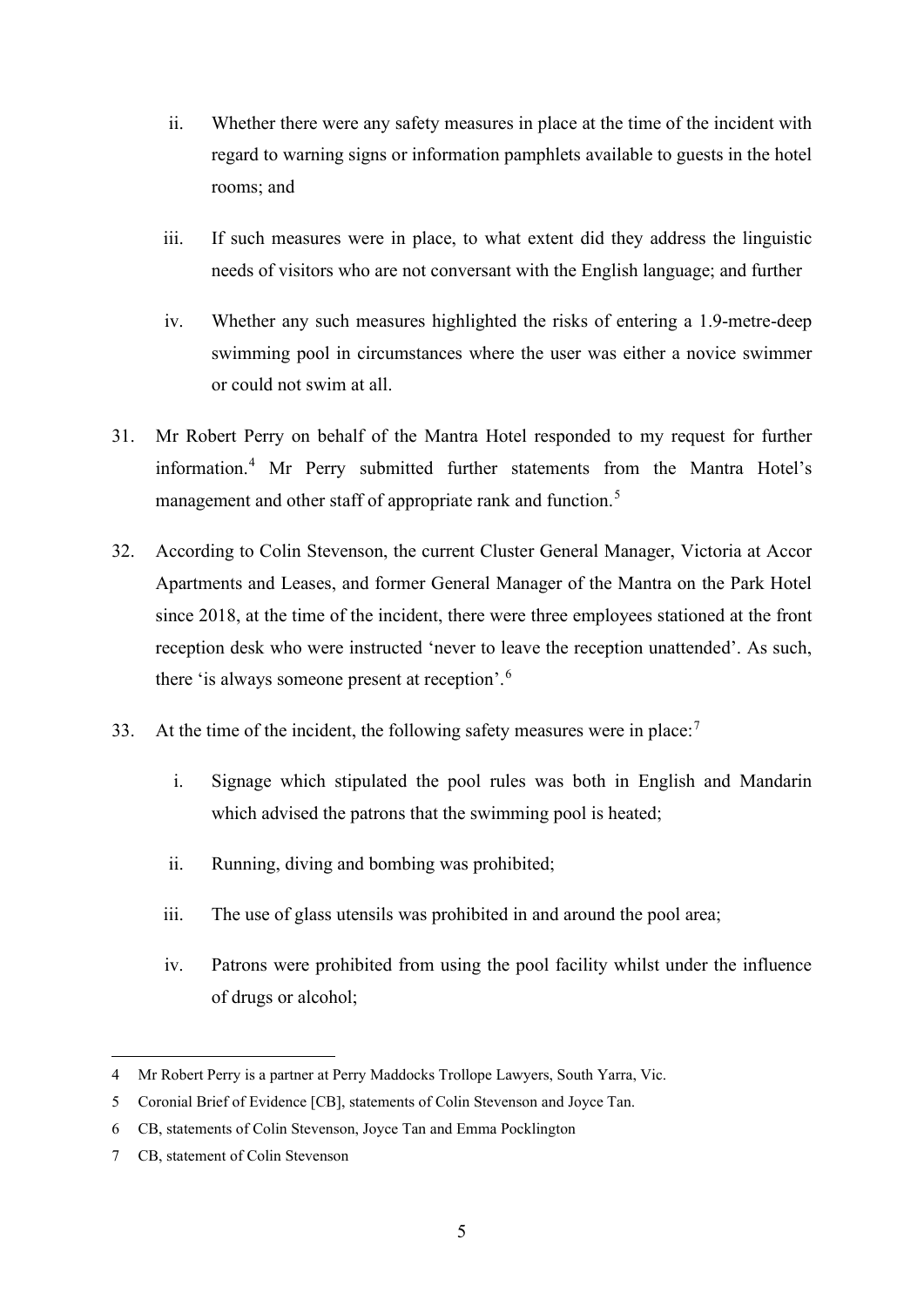- v. Patrons were advised to exercise caution because the surfaces around the pool were 'slippery when wet';
- vi. The pool depth was clearly marked at delineated points along its length—1.1 metres, 1.7 metres and 1.9 metres;
- vii. At the shallowest end of the pool, at the 1.1 metre depth mark, were steps and a handrail to aid access into and out of the pool;
- viii. At the deepest end of the pool, at the 1.9 metre mark, a fixed metal ladder with handrails was installed. The ladder extended to a depth of approximately 780 millimetres;
	- ix. A safety flotation ring, a 'reaching pole' and hook were affixed to the wall at the 1.9 metre end of the pool;
	- x. A notice communicating 'CPR/ Resuscitation' instruction was affixed to the wall'; and
	- xi. A 'wall mounted telephone' was provided with a sign in English and Mandarin stating that 'to contact reception please dial 550'.
- 34. Mr Stevenson stated further that each hotel room had an 'information card' available, advising guests of the services available at the hotel. However, he conceded that the 'information card' had no specific reference to risks associated with the use of the pool.
- 35. After the incident, the Mantra on Park Hotel took additional steps to improve the safety features in and around the pool area by upgrading the CCTV system and installing a 'pushbutton alarm' to complement the existing telephone connection to the hotel's reception.
- 36. Satisfied with the adjusted safety measures brought about by the hotel after the incident, the Victorian WorkCover Authority (WorkSafe) did not issue any Improvement Notices.
- 37. According to Mr Stevenson, the Mantra on Park Hotel ceased to function as a hotel after the incident and has been converted to a residential apartment block.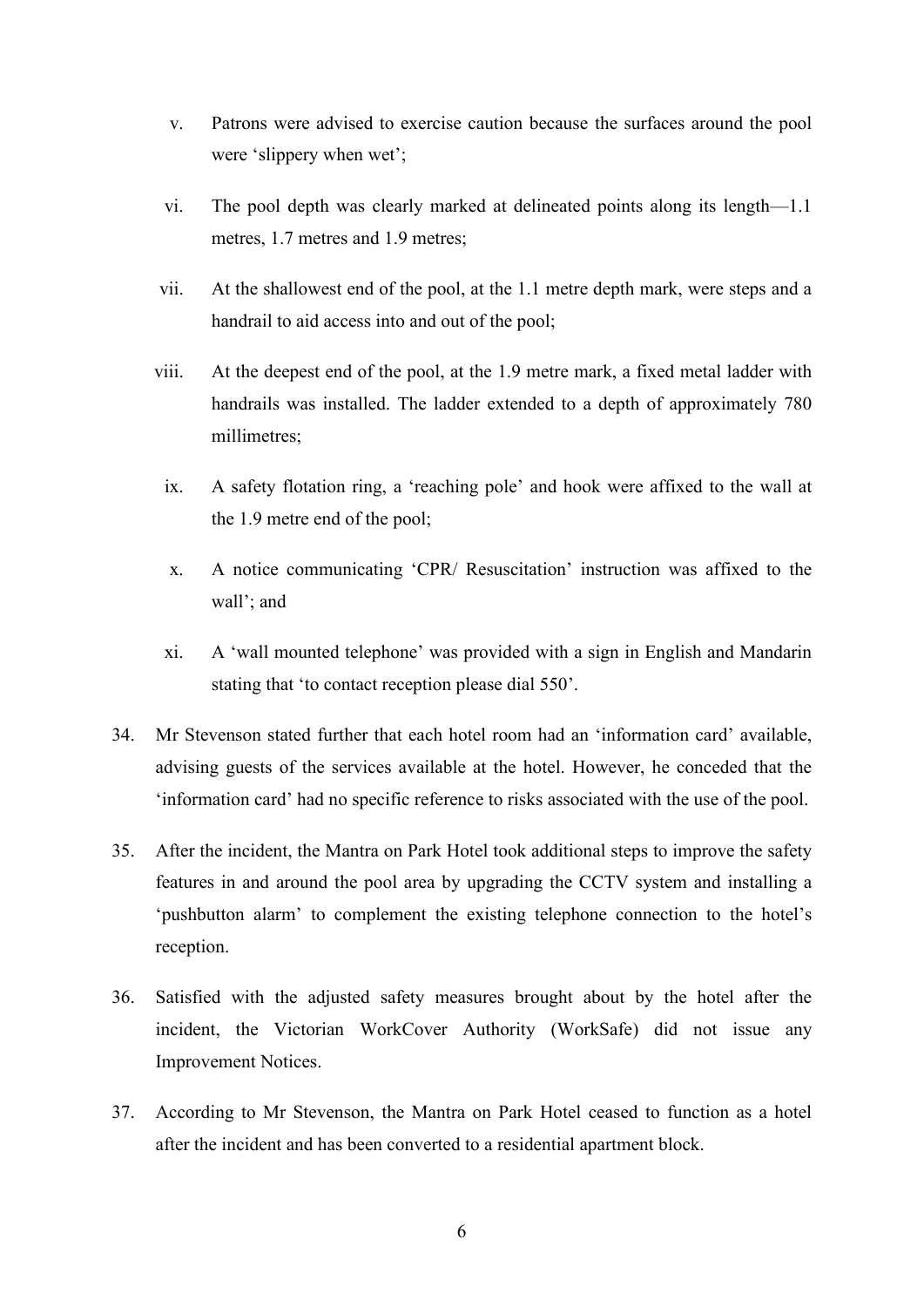#### **Further investigation**

- 38. Noting the commendable effort undertaken by the hotel in addressing the preventative and restorative needs of the facility, and the subsequent change in the hotel's business model, I focused my further investigation on the available guidance on pool safety for operators and managers of hotel and similar swimming pools.
- 39. I engaged the Coroners Prevention Unit  $(CPU)^8$  $(CPU)^8$  to support this aspect of my investigation. The CPU collated background information on Victorian and national pool safety guidelines and conducted searches of coronial databases to identify previous similar deaths, advising me that there have been six unintentional drowning deaths (in addition to the death of Mr Chai) in pools at Victorian hotels, motels, camping and caravan grounds since 1 January 2012.
- 40. The CPU also drew my attention to the Royal Life Saving Society Australia (RLSSA) report, *A 10 year analysis of drowning in Aquatic Facilities: Exploring risk at Communal, Public and Commercial swimming pools*, which was published in 2018. According to this report, there were 42 drowning deaths in hotel pools and other communal pools $9$  nationally between July 2005 and June 2015, with the key risk factors including lack of swimming ability and water safety knowledge. RLSSA's key safety messages for operators of communal pools included:
	- *• Promote safe aquatic behaviour through clear safety signage, including the need for adults to actively supervise children and non-swimmers*
	- *• Consider ways to improve safety through use of the Guidelines for Safe Pool Operations, trained personnel, alarms, CPR charts and defibrillators*

<span id="page-7-0"></span><sup>8</sup> The Coroners Prevention Unit (CPU) was established in 2008 to strengthen the prevention role of the coroner. The unit assists the Coroner with research in matters related to public health and safety and in relation to the formulation of prevention recommendations. The CPU also reviews medical care and treatment in cases referred by the coroner. The CPU is comprised of health professionals with training in a range of areas including medicine, nursing, public health and mental health.

<span id="page-7-1"></span><sup>9</sup> The term "communal pool" was used in this report to designate any pool located in a Residential Class 3 Building as defined under the RLSSA's National Aquatic Facilities Classifications. For more detailed information on the classification system see Emergency Management Victoria, *Safer Public Pools Code of Practice*, version 1.0, October 2018, p.38.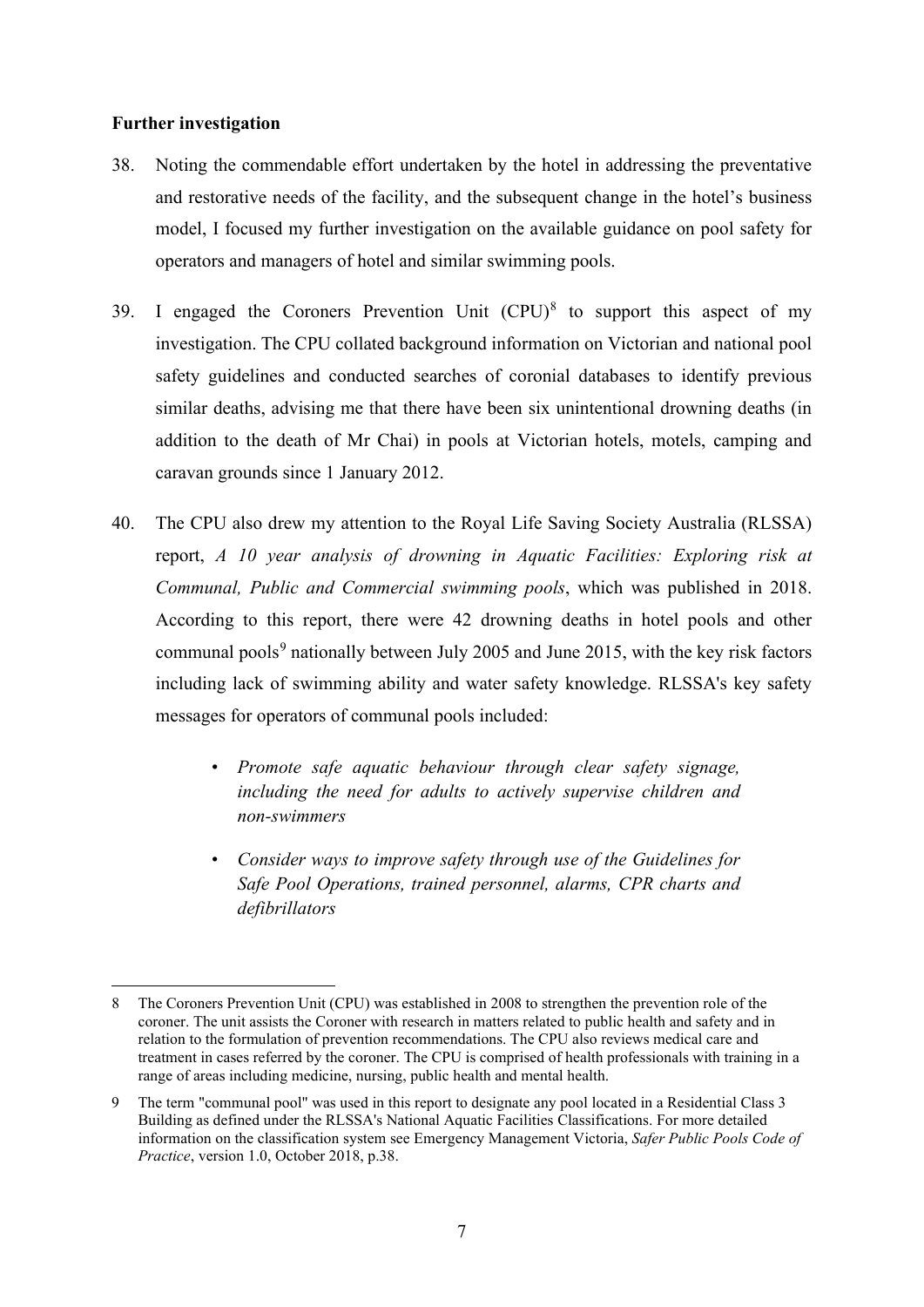## *• Ensure there are ways for patrons to call for assistance in the event of an emergency, such as an emergency telephone[10](#page-8-0)*

- 41. These key safety messages resonated with my concerns as to the circumstances in which Mr Chai drowned and confirmed for me the broader potential prevention benefit of undertaking this further investigation.
- 42. Finally, I received invaluable assistance from Life Saving Victoria (LSV) to understand the contexts underpinning safe operations of hotel swimming pools. I thank the following LSV staff for their time and effort in this regard: Dr Hannah Calverley, Manager Research and Evaluation; Mr Andy Dennis, General Manager Training and Aquatic Industry; and Dr Bernadette Matthews, Principal Research Associate and General Manager.

### **Guidelines for safe hotel pool operation**

- 43. In January 2007 the Royal Life Saving Society Australia (RLSSA) published its *Guidelines for Water Safety in Hotels, Motels, Camping and Caravan Grounds*. These were detailed and comprehensive and contained material addressing many areas relevant to the circumstances in which Mr Chai drowned, including supervision of bathers, development of emergency action plans, safety equipment availability, and appropriate signage.
- 44. The *Guidelines for Water Safety in Hotels, Motels, Camping and Caravan Grounds* were written in a clear and direct style, and gave unambiguous advice on water safety best practice, even when acknowledging the advice was not legally binding. The following passage regarding supervision illustrates this quality:

*It cannot be stressed enough that supervision should be applied to the aquatic setting at all times, and all users of the Hotel, Motel, Camping or Caravan aquatic setting are recommended to have a supervisor with them at all times, however this is at the discretion of the user.[11](#page-8-1)*

<span id="page-8-0"></span><sup>10</sup> Mahony A, et al, A 10 year analysis of drowning in Aquatic Facilities: Exploring risk at Communal, Public and Commercial swimming pools, Sydney: Royal Life Saving Society Australia, 2018, p.4.

<span id="page-8-1"></span><sup>11</sup> Royal Life Saving Society Australia, *Guidelines for Water Safety in Hotels, Motels, Camping and Caravan Grounds*, Issue no 1, January 2007, p.6.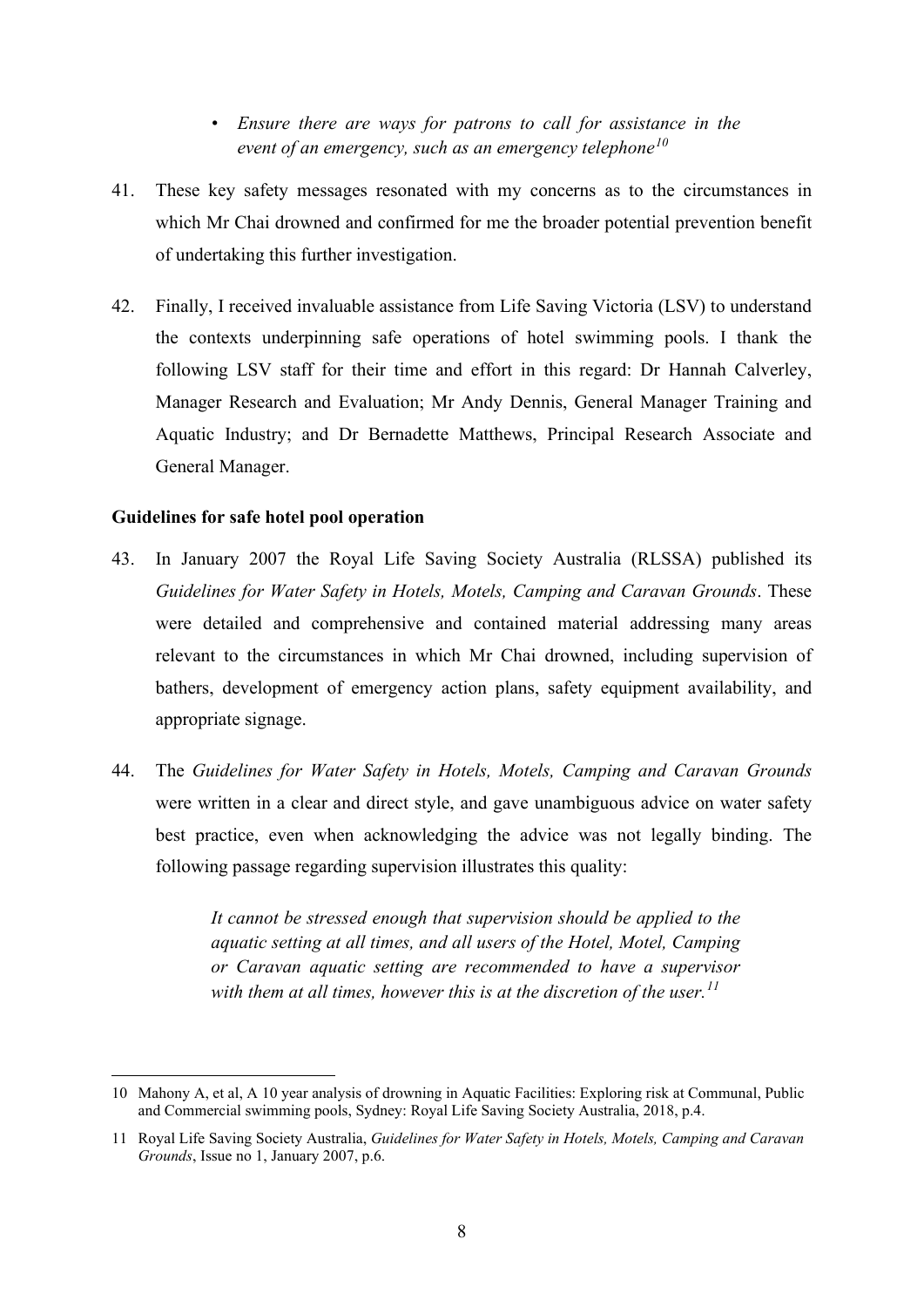- 45. Furthermore, the *Guidelines for Water Safety in Hotels, Motels, Camping and Caravan Grounds* were developed in consultation with a reference committee that included representatives from water safety bodies; the hotel, camping, caravan and tourism sectors; and the building sector.
- 46. In 2015, as part of a revised approach to water safety, the RLSSA developed a *National Aquatic Industry Safety Framework*[12](#page-9-0) supported by a strategy, policy, and industry best practice *Guidelines for Safe Pool Operations* addressing various aspects of aquatic facility operation: for example, emergency planning, signage, incident management, asset management, facility design, risk management, water safety and aquatic programs. The Framework and its associated Guidelines (which superseded previous guidelines including the 2007 *Guidelines for Water Safety in Hotels, Motels, Camping and Caravan Grounds*) covered a broad range of 'aquatic facilities', as explained in this excerpt from the *Guidelines for Safe Pool Operations - Aquatic Supervision*:

*This National Industry Guideline applies to all Hotels, Motels, Camping and Caravan Grounds, Commercial and Public Aquatic Facilities, Learn to Swim Schools, and Body Corporate who own or manage an aquatic facility for the purpose of swimming or recreation such as a pool or waterslide. It may be used for Public Waterways such as Rivers, Creeks, and Streams. [13](#page-9-1)*

47. Development of specific *Guidelines for Safe Pool Operations* is based on advice provided by the National Aquatic Industry Safety Committee, which draws its membership from the RLSSA, national swimming organisations, the aquatic facility industry, the building industry and local government, among other areas.

#### **Possible need for additional guidance**

48. Having reviewed the RLSSA's *Guidelines for Safe Pool Operations - National Policy* and *Guidelines for Safe Pool Operations - Aquatic Supervision*, I have a deep appreciation for the RLSSA's expert and comprehensive approach to pool safety. However, considering the material from a practical death prevention perspective, I have a lingering concern that nonetheless something important might have been lost when

<span id="page-9-0"></span><sup>12</sup> Royal Life Saving Society Australia, *Guidelines for Safe Pool Operations: National Policy*, December 2015.

<span id="page-9-1"></span><sup>13</sup> Royal Life Saving Society Australia, *Guidelines for Safe Pool Operations: Aquatic Supervision*, 2016, p.6.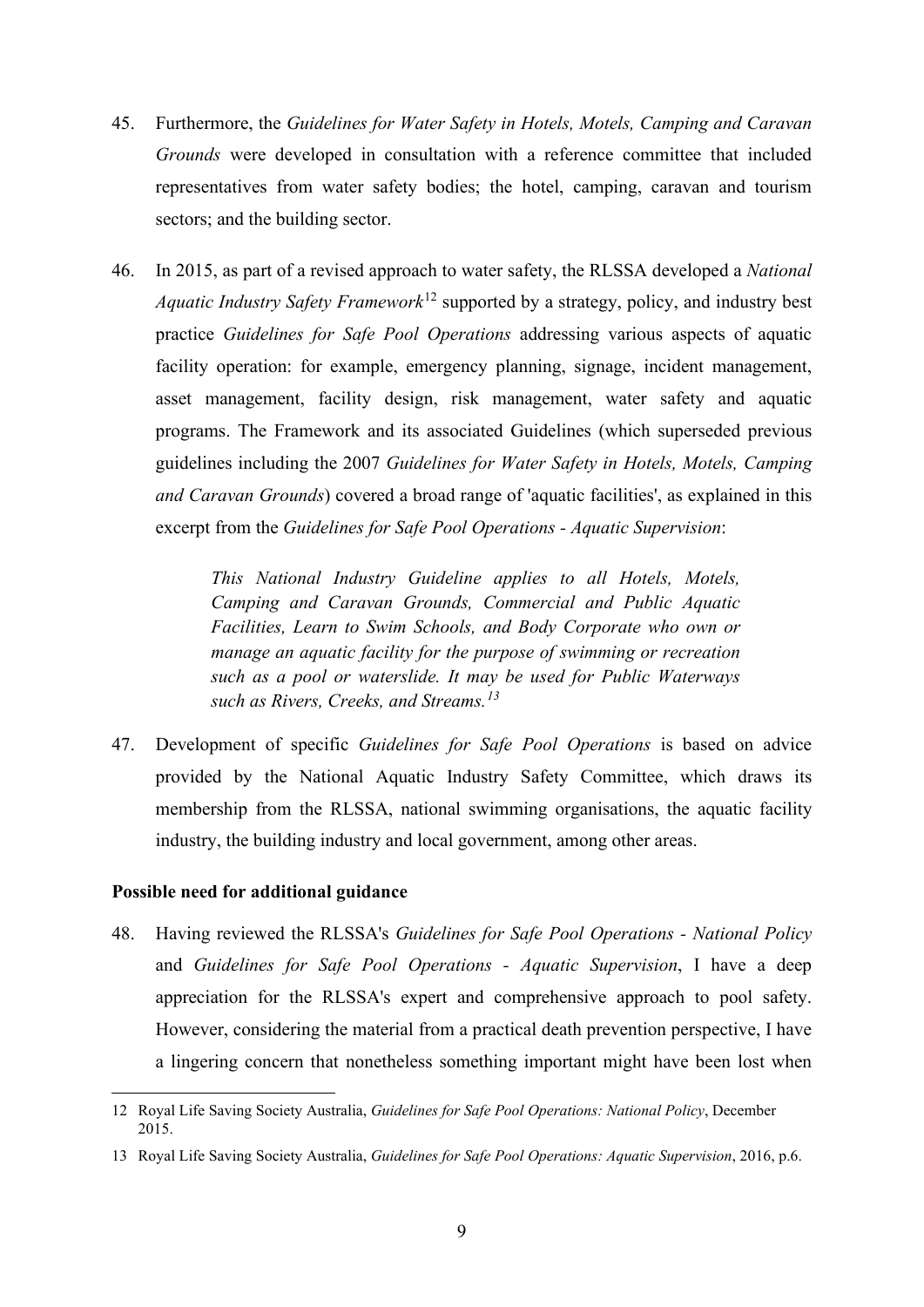the *Guidelines for Water Safety in Hotels, Motels, Camping and Caravan Grounds* were discontinued.

- 49. Major strengths of the *Guidelines for Water Safety in Hotels, Motels, Camping and Caravan Grounds* included that they were presented in a single document, had a very specific focus on hotel and related pools, and were prepared in consultation with relevant industry representatives. By contrast, the current suite of *Guidelines for Safe Pool Operations* are spread across multiple documents, they are designed to apply to a broader range of contexts, and the National Aquatic Industry Safety Committee overseeing the Guideline development has very limited representation from the hotel, motel, camping ground and caravan park industries.<sup>[14](#page-10-0)</sup>
- 50. On a related point, the *Guidelines for Water Safety in Hotels, Motels, Camping and Caravan Grounds* were an easily accessible document, whereas access to the current *Guidelines for Safe Pool Operations* is via fee-based subscription, which may be a potential hurdle to dissemination and adoption.
- 51. I do not raise the above to criticise the RLSSA, its *National Aquatic Industry Safety Framework* and associated *Guidelines for Safe Pool Operations*. The complexity of the RLSSA material reflects the complexity of the subject matter it addresses. Rather, I wish to propose that some supplementary tailored guidance might assist the Victorian hotel, camping, caravan and tourism sectors to navigate pool safety and thus contribute to mitigating the risk factors in Mr Chai's death.
- 52. The approach I have in mind was developed in response to my recommendations in the death of Paul Daniel Rayudu, a matter with a similar factual matrix to Mr Chai's death, though it occurred in a public swimming pool rather than a hotel swimming pool. Briefly, in the matter of Rayudu I made pertinent recommendations to the relevant stakeholders with regard to warning signs addressing linguistic challenges of international visitors as well as recommendations regarding inexperienced swimmers visiting public swimming pool facilities. I additionally recommended:

<span id="page-10-0"></span><sup>14</sup> For the current membership of the National Aquatic Industry Safety Committee, see Royal Life Saving Society Australia, "National Aquatic Industry Committee", undated, <https://www.royallifesaving.com.au/ Aquatic-Risk-and-Guidelines/aquatic-industry/national-aquatic-industry-committee>, accessed 28 April 2022.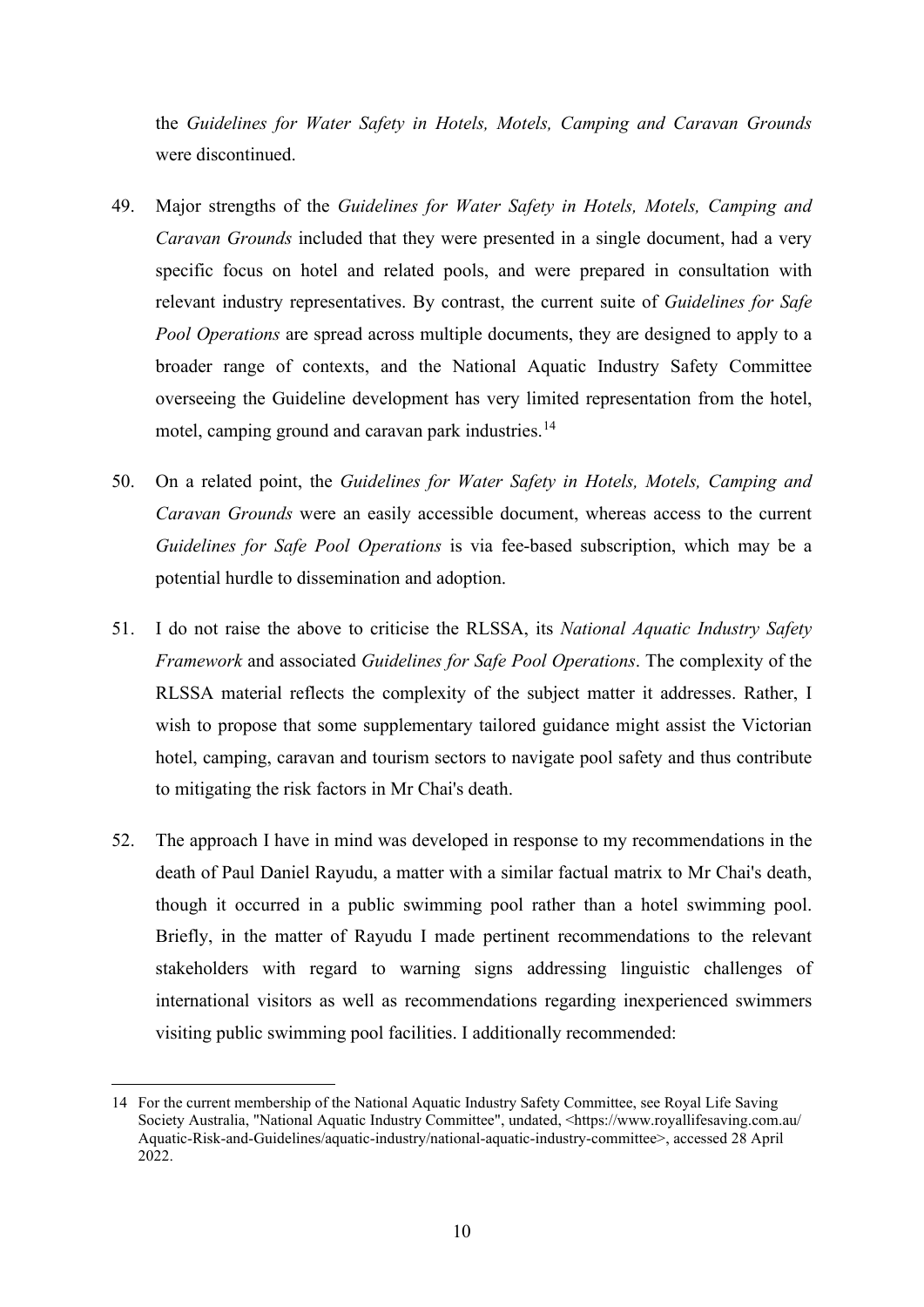*[…] that Chris Eccles, Secretary of the Department of Premier and Cabinet, work with the appropriate area of Victorian government to establish a central oversight and regulation body for public swimming pool operation in Victoria, to ensure safety standards are applied and upheld consistently across the industry. [15](#page-11-0)*

- 53. While this last recommendation was not implemented, the State of Victoria adopted an alternative by charging Emergency Management Victoria to develop a *Safer Public Pools Code of Practice* in collaboration with LSV and public pool industry representatives: Belgravia Leisure, YMCA and Aligned Leisure. The *Safer Public Pools Code of Practice* set out practical guidance for people involved in operation and management of public pools, ranging across occupational health and safety responsibilities, the RLSSA *Guidelines for Safe Pool Operations*, Australian Standards, and relevant legislation. The *Safer Public Pools Code of Practice* did not seek to replace any of these resources, but instead introduced and summarised them, explained their relevance for the public pool industry, and directed interested readers to relevant resources for further information.
- 54. When the first edition of the *Safer Public Pools Code of Practice* was launched in October 2018, it adopted a definition of "public pool" that explicitly excluded pools in hotels, motels, caravan parks, camping grounds and similar; but I note that nonetheless it recognised these as relevant settings:

*Two Community Issues Based Working Groups (CIBWG) will be established and maintained to contribute to and provide ongoing feedback into the practical application and implications of the Code. These CIBWGs will have the aim of contributing to the objectives of the current 'Victorian Water Safety Strategy'.*

*One CIBWG will consist of i) Council owned pool, ii) industry peak body and iii) Government agency representatives. This group will represent Victoria's Council owned pools which are generally exposed to a higher level of risk resulting from the high number of patron visitations each year.*

*The second CIBWG will consist of i) learn to swim pools, ii) early childhood care, tertiary education and higher education owned pools,* 

<span id="page-11-0"></span><sup>15</sup> Coroner Audrey Jamieson, Finding into the Death with Inquest of Paul Daniel Rayudu, COR 2014 0761, Coroners Court of Victoria, delivered 18 August 2016, p.34.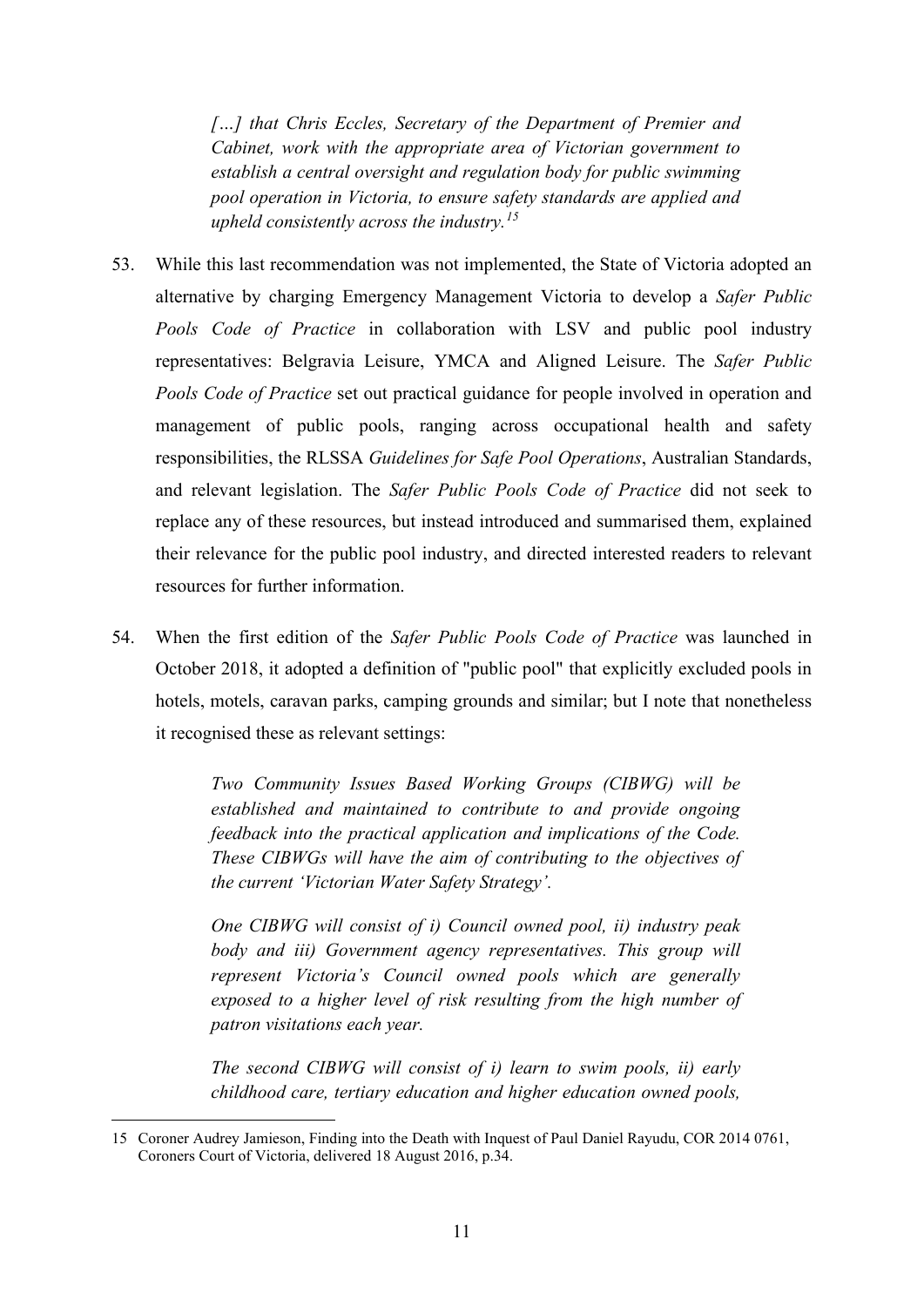*iii) hotel, motel, camping and caravan ground pools and iv) sports, resort and club pool representatives. These pool types are often exposed to a high risk through traditionally failing to provide qualified lifeguard supervision to patrons.*

*The two groups will address the safety challenges associated with the operation of their given pool classification types to inform the ongoing development of the Code and future support requirements of the industry. [16](#page-12-0)*

- 55. When the second version of the *Safer Public Pools Code of Practice* was released in October 2021, all reference to hotel, motel, camping and caravan park swimming pools had been removed from scope of the Community Issues Based Working Groups,<sup>[17](#page-12-1)</sup> and these pools were not elsewhere mentioned.
- 56. Guidance similar to that found in the *Safer Public Pools Code of Practice* would be highly beneficial for managers and operators of swimming pools in hotel, motel, camping ground and caravan park settings.

#### **COMMENTS**

Pursuant to section 67(3) of the *Coroners Act 2008*, I make the following comments connected with the death.

- 57. On the available evidence warning signs at the hotel were depicted in English and Mandarin.
- 58. The evidence suggests that the hospital staff communicated with Mr Chai's parents and uncle using the services of an interpreter. However, it is not apparent what language his parents and uncle used to communicate which, by implication, would be the language that Mr Chai would have spoken and understood.
- 59. Geographically, Australia falls within Oceania, the greater Asia-Pacific region, and I would expect that greater attention would have been paid to conveying the inherent dangers of swimming pools and/or natural waterways to non-English speaking users from this region.

<span id="page-12-0"></span><sup>16</sup> Emergency Management Victoria, *Safer Public Pools Code of Practice*, version 1.0, October 2018, p.10.

<span id="page-12-1"></span><sup>17</sup> Emergency Management Victoria, *Safer Public Pools Code of Practice*, version 2.0, October 2021, p.25.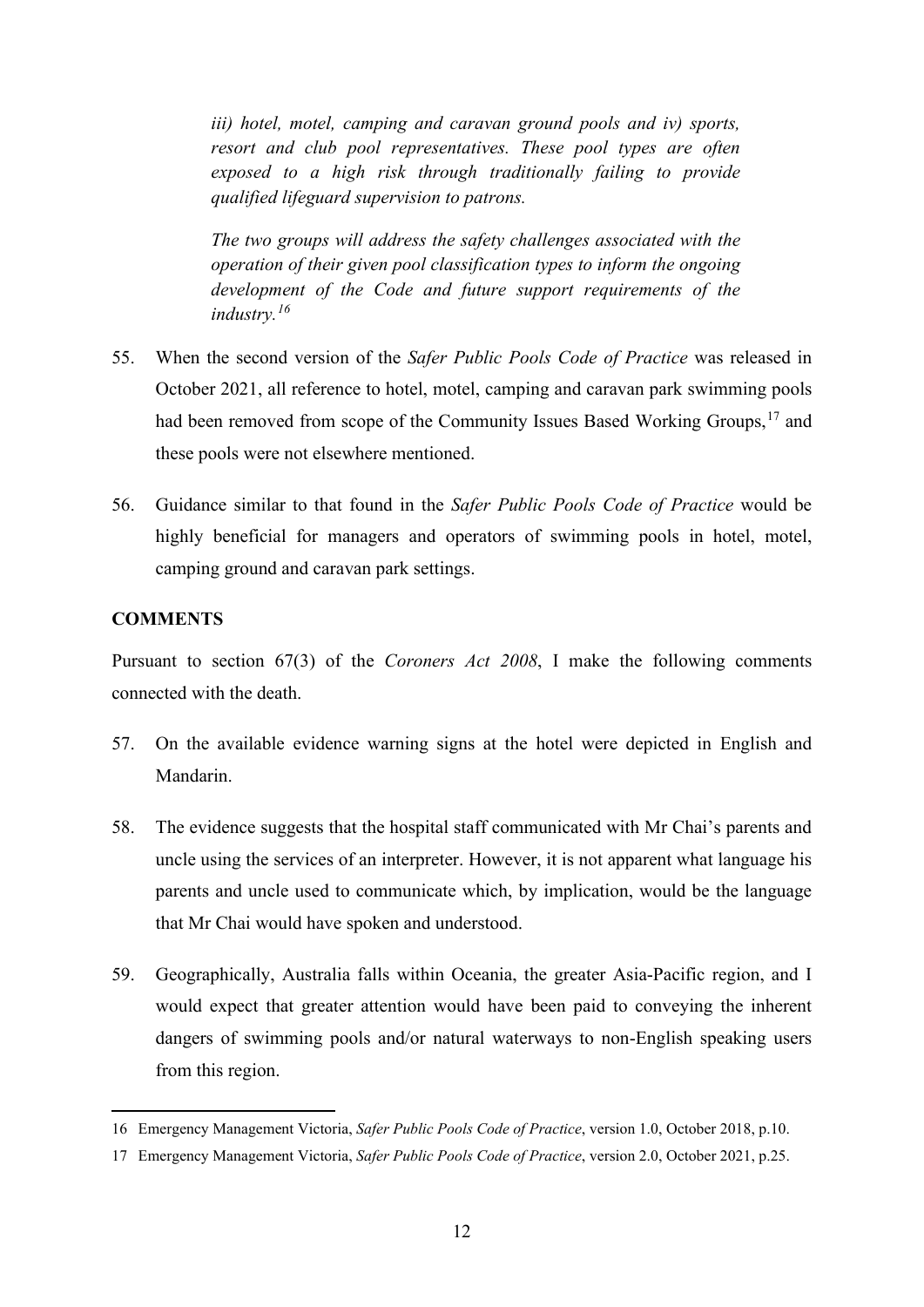- 60. It is especially important that warning signs are clear to individuals for whom English is not their first language; and that these warning signs are clear with regard to the danger posed to people who either cannot swim or who are novice swimmers. I acknowledge that the Mantra on Park Hotel has taken proactive steps to secure public safety after the incident and I commend their effort taken in this regard. However, the evidence indicates that there was no sign conveying information to inexperienced bathers.
- 61. The evidence indicates that the warning signs displayed at the Mantra on the Park Hotel did not include the details of these inherent dangers. Although the business of running a hotel has ceased at the premises and its use has been commuted to one where individual apartments are let, members of the public still have access to the facility and therefore, there is a need for warning signs to unambiguously identify inherent dangers in multiple languages.
- 62. I acknowledge that the depth of the swimming pool is indicated at intervals and that those signs are clearly visible to the patrons. However, the evidence does not indicate that the patrons are forewarned that the depth at which they choose to use the facility should be commensurate to their skill or expertise.
- 63. Although warning signs advised patrons to contact the reception desk in case of an emergency, and although the facility was appropriately equipped with a phone and a pushbutton alarm, the evidence indicates that the staff generally left the swimming pool area unattended. I am not convinced that leaving hotel guests to use the swimming pool entirely unsupervised is a safe practice, though I acknowledge there is no requirement in law for such supervision.
- 64. I believe the managers and operators of swimming pools in hotels, motels, caravan parks and camping grounds might be greatly assisted by a Code of Practice, similar to the *Safer Public Pools Code of Practice*, which provides an overview of the relevant regulations and advice and guidelines on safe pool operation. If such a Code of Practice could encourage these managers and operators to review their pool safety practices, and to reacquaint themselves with important resources such as the *Guidelines for Safe Pool Operations*, I believe there would be a strong prevention benefit.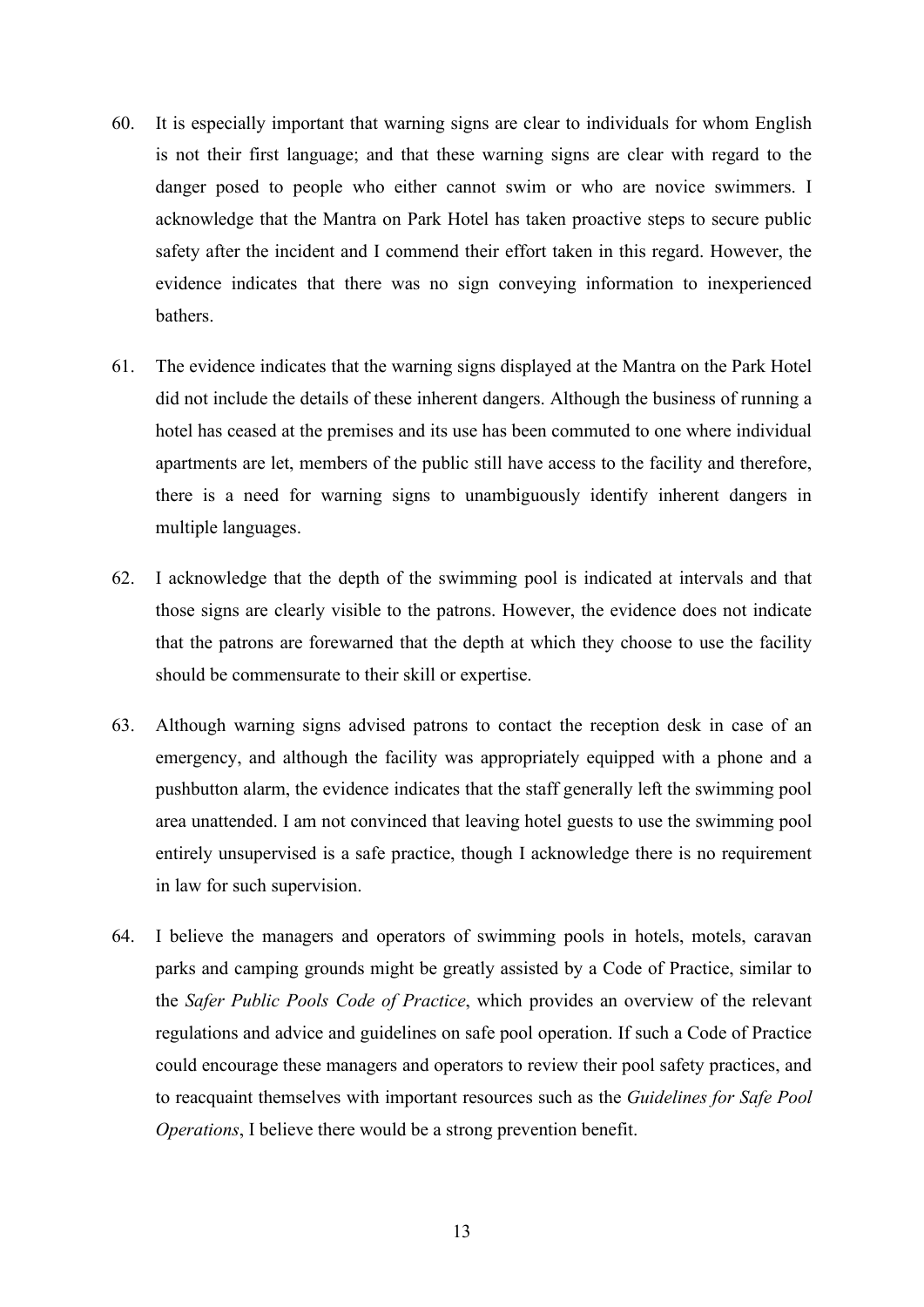#### **RECOMMENDATIONS**

Pursuant to section 72(2) of the *Coroners Act 2008*, I make the following recommendations connected with the death:

- 1. In the interests of public health and safety and with the aim of preventing similar deaths, I recommend that Emergency Management Victoria review and extend the Safer Public Pools Code of Practice to include pools in Residential Class 3 buildings, including specifically hotels, motels, camping grounds and caravan parks.
- 2. As an alternative to recommendation 1, I recommend that Emergency Management Victoria lead the development of a new *Safer Hotel, Motel, Camping Ground and Caravan Park Pools Code of Practice* to be modelled on the existing *Safer Public Pools Code of Practice*.
- 3. I recommend that when producing the revised (recommendation 1) or new (recommendation 2) *Code of Practice*, Emergency Management Victoria consider the circumstances in which Choon Jai Chai drowned, and the issues relating to signage and pool supervision and emergency communication. All operators of swimming pools situated within hotels, motels, caravan parks and camping grounds should be encouraged to explore the options and means for best communicating with patrons who have English language challenges and ensuring that these patrons inform a staff member if they are not a confident swimmer before entering the water.
- 4. In the interests of public health and safety and with the aim of preventing similar deaths, I recommend that Emergency Management Victoria convene an advisory group that includes representatives drawn from the hotel, motel, camping ground and caravan park industries, along with Life Saving Victoria, to assist with developing, launching and disseminating the *Code of Practice* and supporting these industries to implement its advice.

#### **FINDINGS**

- 1. Pursuant to section 67(1) of the *Coroners Act 2008* I make the following findings:
	- (a) the identity of the deceased was Choon Jie Chai, born 14 December 2000;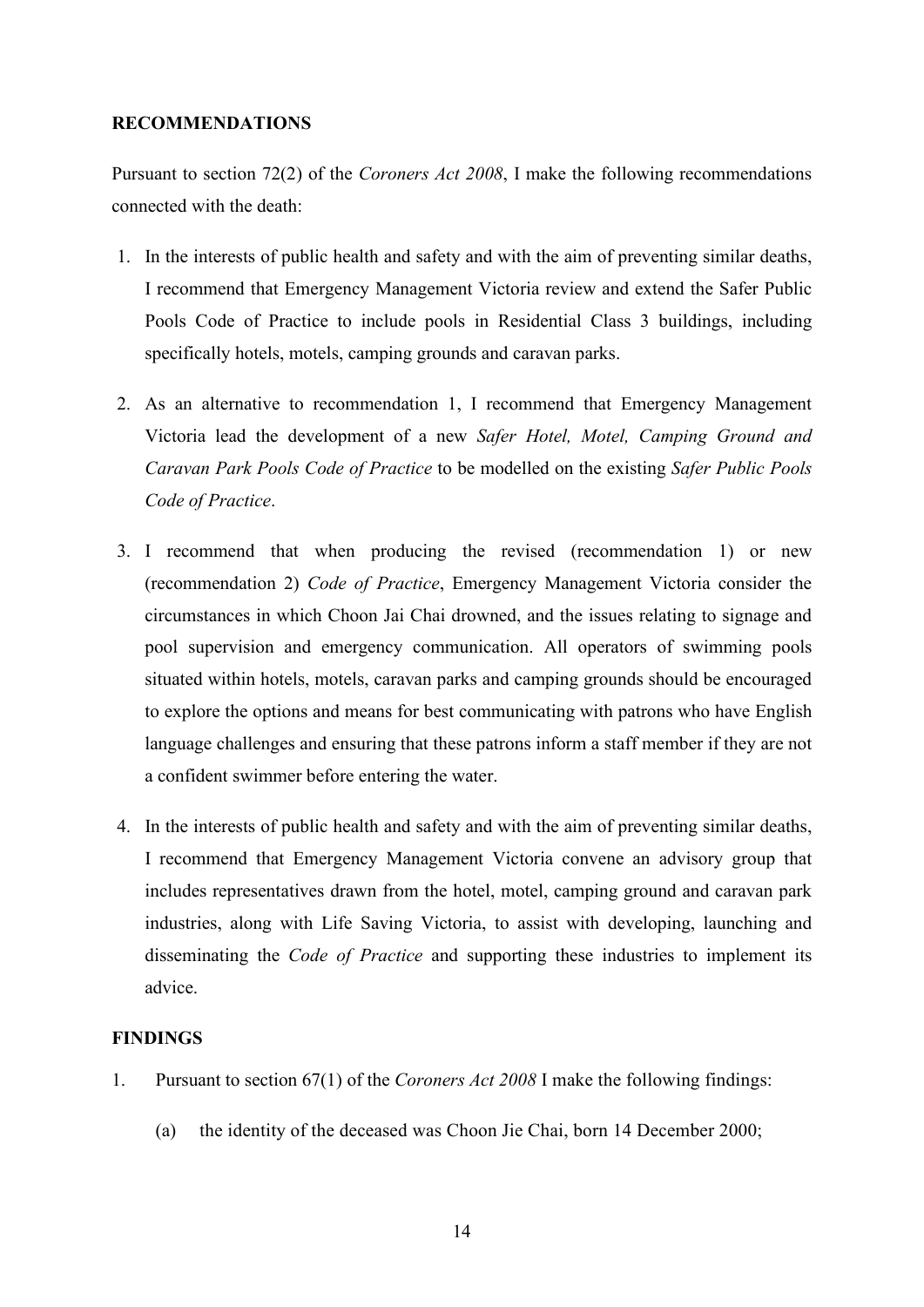- (b) the death occurred on 31 May 2019 at St Vincent's Hospital, 41 Victoria Parade, Fitzroy, Melbourne, 3065;
- (c) I accept and adopt the medical cause of death ascribed by Dr Michael Phillip Burke and I find that Choon Jie Chai died by drowning;
- 2. I find further that at that Choon Jie Chai drowned in a swimming pool at the Mantra on Park Hotel, as it was then known, while no hotel staff member was in attendance at the swimming pool.
- 3. Whilst I acknowledge the signage around the swimming pool, the evidence supports a finding that the signage was ineffective in conveying to Choon Jie Chai, in any intelligible form, the inherent dangers that the facility posed to novice swimmers, and I find that the warning signs were inadequate in this regard.
- 4. Ultimately, I am obliged to consider whether, on the balance of probabilities, the death of Choon Jie Chai was preventable. On the weight of the available evidence, I am satisfied that there is clear and cogent evidence to support a finding that the death of Choon Jie Chai could have been prevented. However, I acknowledge that the countermeasures required to prevent his drowning, such as having appropriately trained staff members to supervise pool users and having processes in place to engage people whose first language is other than English in safe pool use, are only recommended rather than compulsory for hotel pool operators.

Pursuant to sections 73(1B) of the *Coroners Act 2008*, I direct that this Finding be published on the internet in accordance with the rules.

I direct that a copy of this finding be provided to the following:

#### Chuan Ping Chai

Kate Mellier, Lander & Rogers Lawyers on behalf of Mantra on Park Hotel

Kate Fitzgerald, Chief Executive and Deputy Secretary, Emergency Management Victoria.

Donna Filippich, Legal Counsel on behalf of St. Vincent's Hospital

Derek Blackwell, YDR Chartered Loss Adjusters (Insurers of the Mantra on Park Hotel)